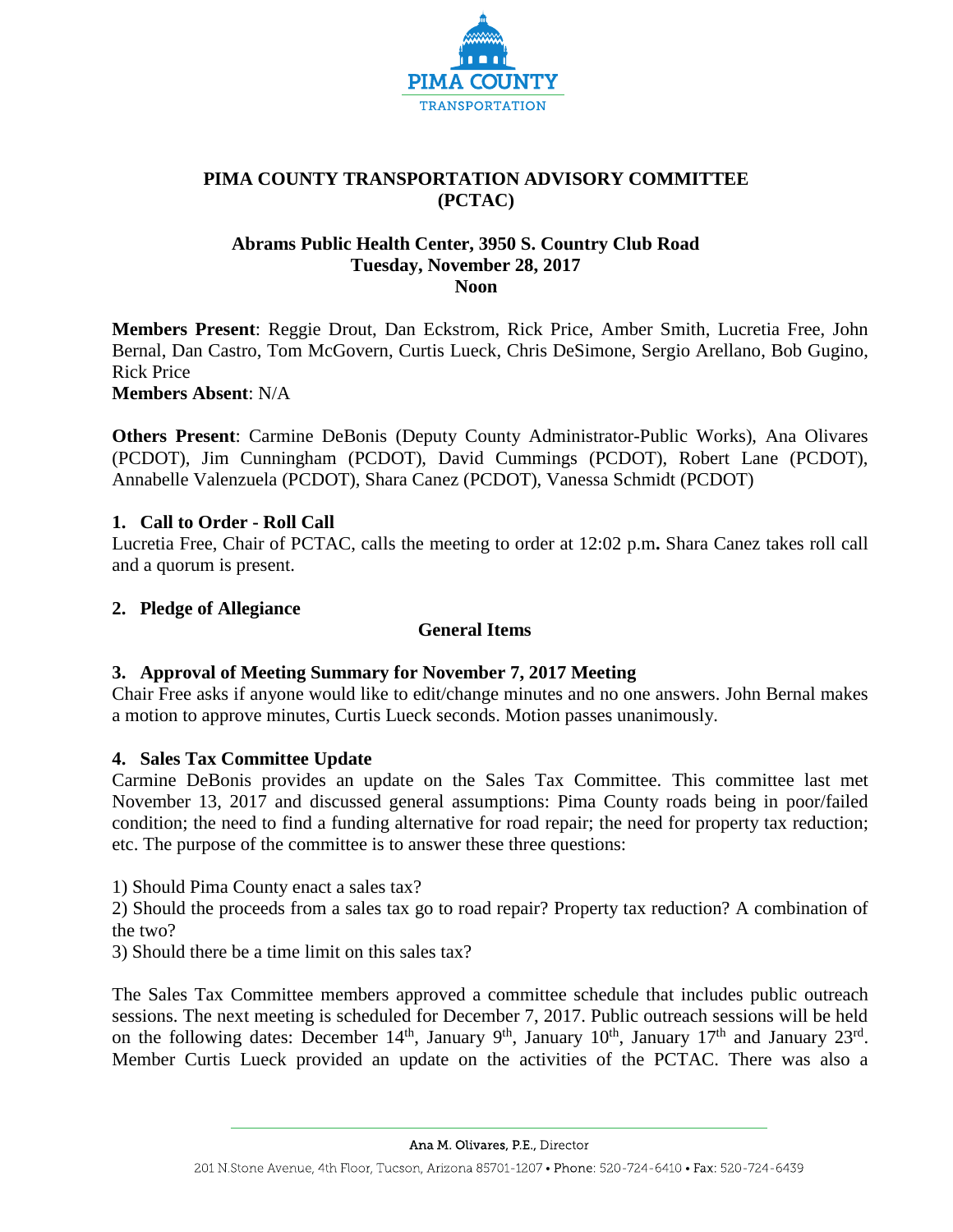presentation made on the alternatives for using half-cent sales tax revenue that involved all proceeds going towards road repair for the first three years, then a combination of road repair and property tax reduction until the end of a 15-year-period where all of the proceeds would go towards property tax reduction. Discussion also includes state legislature and the possibility of passing a sales tax with a simple majority Board of Supervisors vote versus a unanimous BOS vote. Supervisor Christy presented his "Just Fix the Roads" road repair plan with members of the Regional Transportation Authority (RTA). Those who represented the RTA expressed a willingness and ability to administer the plan if it was approved.

## **5. Call to the Audience**

Chair Free says there will be two "Call to the Audience" items on today's agenda.

- **a.** Jean Johnson expresses concern about Moondance Patio Homes road conditions.
- **b.** Don Weaver asks PCTAC to consider revisions of staff recommendations for District 4.
- **c.** Mia Tittle expresses concern about Moondance Patio Homes road conditions. She asks committee to consider revisions to staff recommendations.
- **d.** Martha Michaels expresses concern about Sabino Town and Country Estates road conditions.

## **Road Repair Preservation**

#### **6. Road Prioritization Options in Unincorporated Pima County**

Note: Rob Lane presents agenda item 6b before 6a.

#### **a. Update on Feedback Log Request**

Week #8

Total number of requests: 672 Total number of miles represented: 154 Estimate of cost to address the items: \$30 million

For this week, constituents requested repairs on collectors and arterials in addition to local roadway. Collectors and arterials are not being considered under the PCTAC road repair plan.

# **b. Update on Road Repair Modified Plan**

\*\*See "Staff Recommended Revision Presentation" as well as "Committee Revised Project Presentation" under the "Documents" tab\*\*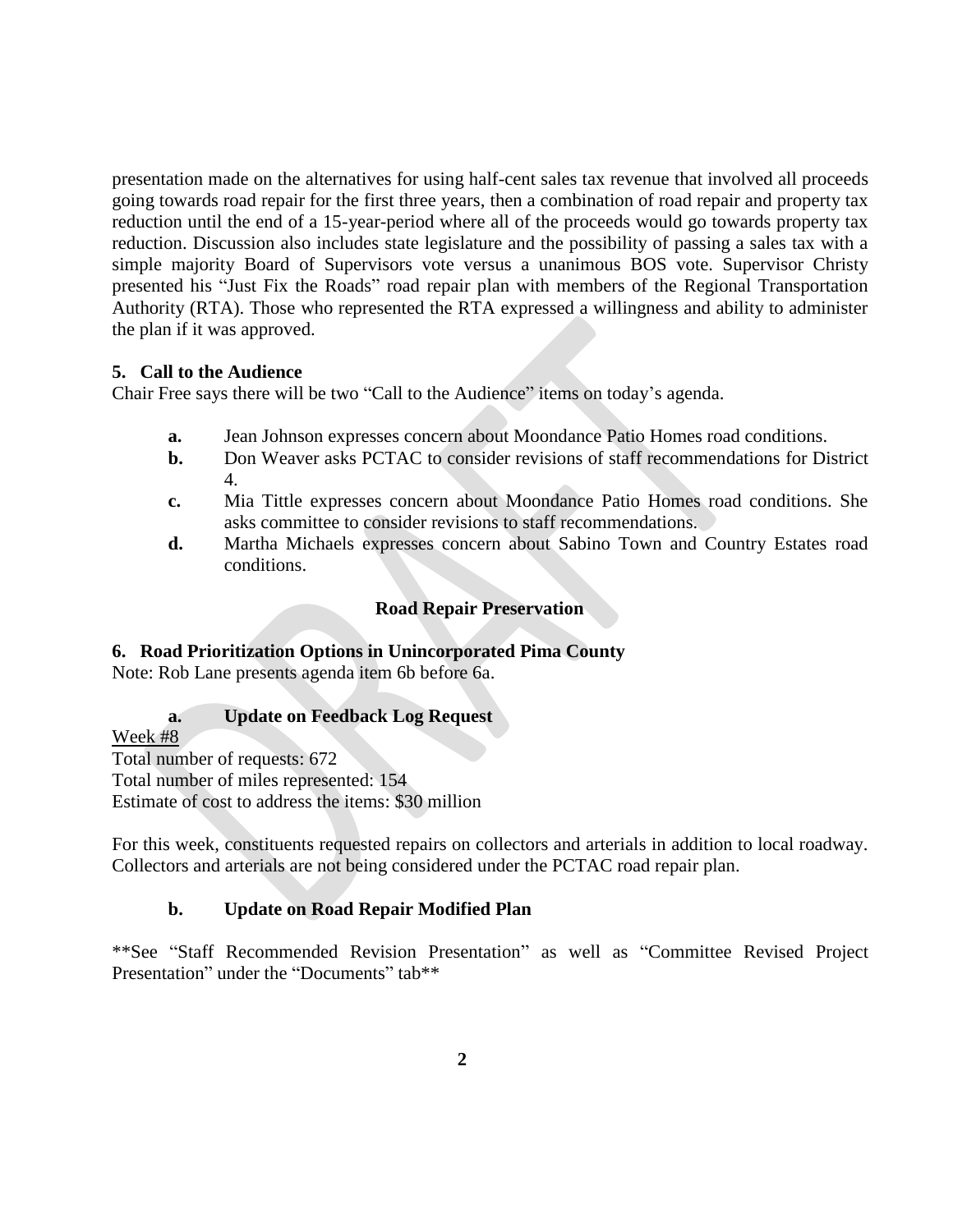#### **7. PCTAC Discussion/Action – Unincorporated Pima County Pavement Preservation Plan**

Bob Gugino makes a motion to adopt the staff recommendations with Rob Lane's revisions in regards to year-1 and year-2 funding. Dan Eckstrom seconds. Members discuss the methodologies Districts 2, 3 and 5 used to receive public feedback about staff recommendations. District 3 representatives reached out to individual HOAs as opposed to using the public meeting forum. District 5 representatives believe that the staff recommended list is the most objective way to allocate funds. District 1 representatives acknowledge that the modified plan addresses fewer miles of road but express that the intent behind the modifications they submitted were to assuage some of the suffering of the communities that have not had road repair in decades. Members discuss the risk of waiting to repair "poor" roads and the likelihood of them moving into the "failed" categorization. Districts 1 and 4 followed a process where representatives held community forums/town halls and made modifications to respond to their concerns. District 4 representatives also want to remind everyone that the committee unanimously approved making modifications to staff recommendations at a previous meeting. Members talk about staff methodology in using the sub-committee's criteria to create recommendations and how, as a community, we are in an underfunded road repair crisis.

Sergio Arellano makes a substitute motion to approve the committee modified staff recommended list. Chris DeSimone seconds. Curtis Lueck proposes an amendment to Sergio's substitute motion: to approve year-1 funding for unincorporated roadway prioritization and tentatively approve year-2 funding. Having this flexibility within year-2 plans allows the committee to take future improvement districts or other funding sources into consideration. Sergio Arellano agrees with the amendment. Staff clarifies that, on August 14, 2017, the committee unanimously approved to act on year-1 and year-2. Whatever the committee approves today will go before the Board of Supervisors (BOS) for final approval on December 12, 2017. If year-2 is not a part of the final recommendation, the committee will not be presenting a full package, which will affect solicitation for bidding options in the future. The purpose of including year-2 in the package was to ensure that we get the most favorable financing rates for that program of road repair. The committee has the option to change directions, if so desired, but there is a risk of delaying the timeline of this project, which is tentatively scheduled to begin spring 2018. Furthermore, presenting an incomplete package to the BOS means that the committee would have to present at a future BOS meeting with the remaining information. In reference to Curtis Lueck's amendment, staff clarifies that the committee has previously discussed improvement districts and that members had agreed to create a road prioritization list without taking cost-share prospects into consideration. Also, whatever final recommendation the BOS approves will not inhibit the formation and execution of an improvement district in the future.

Sergio Arellano clarifies his substitute motion. He moves to accept District 1 and District 4 modifications and to include Districts 2, 3 and 5 staff recommendations for road repair with the option to modify year-2 (for incorporated and unincorporated municipalities) as needed in the future. Chris DeSimone seconds. If the committee approves this motion, staff asks for a modified timeline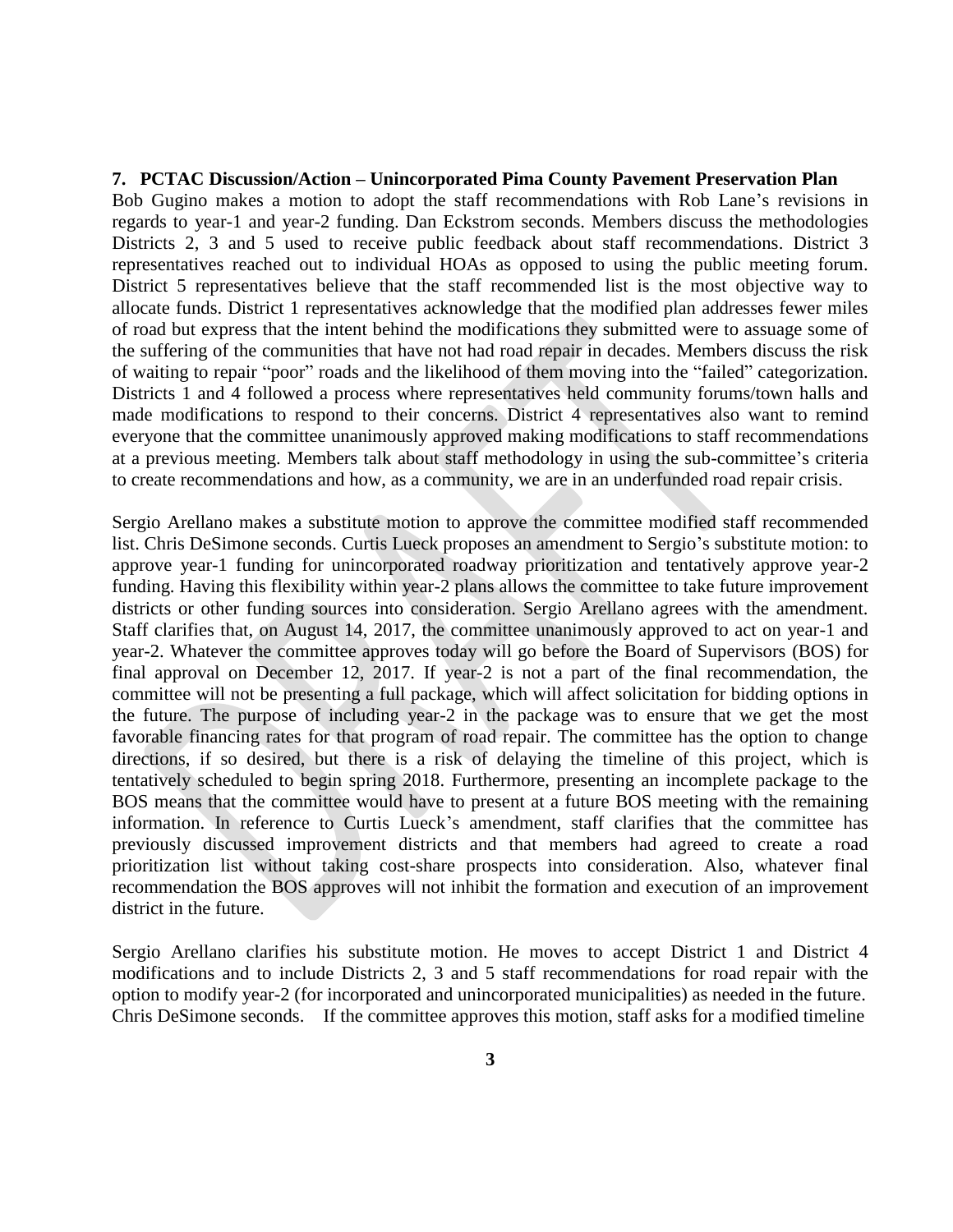regarding when they should present to the BOS because there will not be a sufficient amount of time to submit the necessary paperwork for the upcoming December 12, 2017 meeting. Members and staff discuss how year-2 funding has not been approved by the BOS but that the committee had agreed to include both year-1 and year-2 on the August 14, 2017 PCTAC meeting.

Roll call vote on the substitute motion: To accept District 1 and District 4 modifications and to include Districts 2, 3 and 5 staff recommendations for road repair with the option to modify year-2 (for incorporated and unincorporated municipalities) as needed in the future.

Yes Chris DeSimone Reggie Drout Sergio Arellano Lucretia Free Tom McGovern Curtis Lueck

No Dan Eckstrom Eric Ponce Rick Price Amber Smith Dan Castro Bob Gugino John Bernal

The substitute motion does not pass 6-7.

Roll call vote on the original motion: To adopt the staff recommendations for road prioritization with Rob Lane's revisions in regards to year-1 and year-2 funding.

Yes Dan Eckstrom Eric Ponce Rick Price Amber Smith Dan Castro Bob Gugino John Bernal